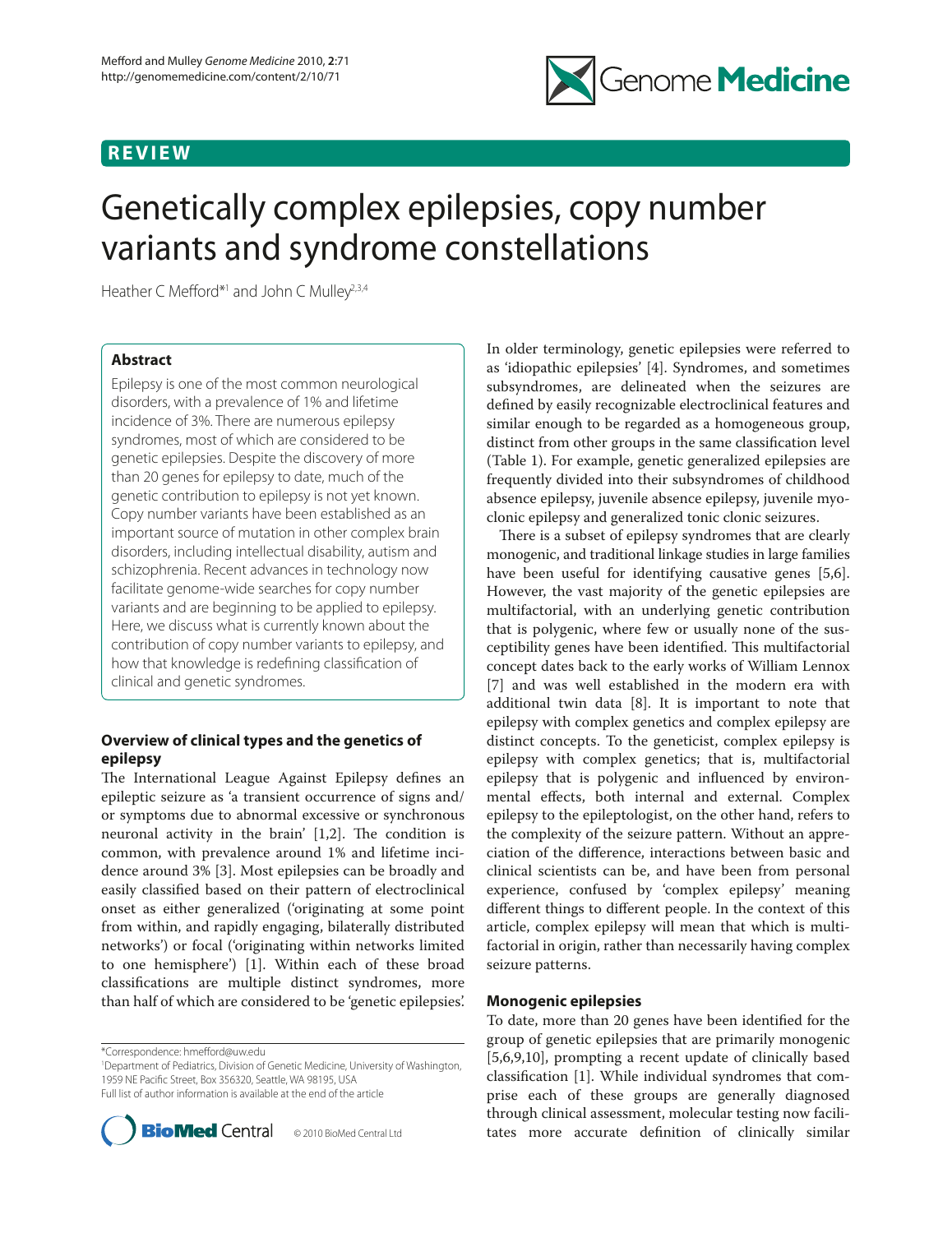| Table 1. Examples of genetic generalized and focal |  |
|----------------------------------------------------|--|
| epilepsy syndromes                                 |  |

| <b>Generalized epilepsy</b>       | Focal epilepsy           |  |
|-----------------------------------|--------------------------|--|
| Absence epilepsy                  | ADFAF                    |  |
| Juvenile myoclonic epilepsy       | ADNELE                   |  |
| Generalized tonic-clonic seizures | <b>BECTS</b>             |  |
|                                   | Landau-Kleffner syndrome |  |

ADEAF, autosomal dominant epilepsy with auditory features; ADNFLE, autosomal dominant nocturnal frontal lobe epilepsy; BECTS, benign epilepsy with centrotemporal spikes. See Berg *et al*. [1] for additional details and subsyndromes.

disorders that are now known to be caused by mutation of different genes. While gene identity provides an alternative or additional criterion for syndrome classification, it also has clinical efficacy - providing a rapid definitive diagnosis to obviate an otherwise circuitous set of invasive or costly investigative procedures. Furthermore, in some cases, specific therapeutic intervention can be enabled to achieve improved outcomes or more accurate prognosis. Genetic testing for the epilepsies has high clinical utility in cases that may involve *SLC2A1*  (glucose transporter type 1 deficiency), *SCN1A* (Dravet syndrome), *PCDH19* (familial epilepsy and mental retardation limited to females, 'Dravet-like' *PCDH19* syndrome)*, ARX* (X-linked infantile spasms and myoclonic seizures, dystonia, and X-linked lissencephaly with ambiguous genitalia) or *STK9* (X-linked infantile spasms) mutations. Testing has high analytical sensitivity (ability to detect the presence of a causative mutation) and high analytical specificity (ability to exclude mutation in a candidate gene) for all of the monogenic epilepsies, but not necessarily high clinical utility apart from some of the syndromes associated with the above genes [9]. It has little or no clinical utility at this time when knowledge of the gene is not needed for accurate syndrome classification, when knowledge of the gene does not direct or affect treatment, or in cases of genetically complex epilepsies triggered by the combined effects of multiple genes spread across the genome, most likely each having only a small effect on phenotype.

## **Complex epilepsies**

Speculation of the genetic architecture for the genetically complex epilepsies centers on the common diseasecommon variant hypothesis [11] and the common diseaserare variant hypothesis [12]. The general failure of linkage and association studies applied to the complex epilepsies [13-16] argues against the common disease-common variant hypothesis, although the major criticism of such studies is that they are underpowered to detect the magnitude of odds ratios that are likely associated with susceptibility variants in the genetically complex epilepsies [17] and indeed other neuropsychiatric brain disorders.

The common disease-rare variant hypothesis, which suggests a variable subset of multiple rare genetic variants, has greater appeal for complex epilepsy [18,19], especially given the failure of association studies, which work on the premise of the common disease-common variant hypothesis [16], to deliver consistent findings. A mixture of the two models is also entirely plausible [19] with functional differences in the electrophysiological properties of ion channels demonstrated for both rare and polymorphic genetic variation detected at the *GABRD* (encoding γ-aminobutyric acid A receptor, δ), *CACNA1H* (encoding calcium channel, voltage-dependent, T type, α 1H subunit) and *CLCN2* (encoding chloride channel 2) genes [20-23], for example. Computer simulation supports the notion that genetic variations associated with only very small functional changes in ion channel properties are sufficient to make meaningful contributions to increasing susceptibility to epilepsy [24].

Multiple sclerosis is another disorder with complex inheritance where extensive study suggests 'risk variants likely to include hundreds of modest effects and possibly thousands of very small effects' [25]. Similar conclusions with systematic effects of multiple rare variants across the genome have been suggested for schizophrenia and bipolar disorder [26]. We predict the same for epilepsy with complex inheritance, with seizure susceptibility thresholds determined by combinations of many rare to moderately common sequence variants, copy number variants (CNVs) and perhaps non-coding DNA sequences with functional effects. Weak effects will only be detectable by genome-wide association studies using massive sample sizes. Kryukov *et al*. [27] pre-empted outcomes from deep resequencing by massively parallel sequencing (previously referred to as next-generation sequencing [28]) by promoting an association study approach based on the premise of multiple rare variants present in susceptibility genes in higher numbers for a given disease group (for example, epilepsy) than in their corresponding controls. The statistical tools to support that approach are now surfacing [29].

The heritability of genetic generalized epilepsy suggests a major genetic component [8] but virtually none has yet been identified. This constitutes the 'dark matter' [30]. The task is to find this missing heritability and characterize it in terms of number of loci, effect sizes, allelic frequencies of variants and the nature of the variants [31]. Areas being investigated include *cis*-acting genomewide regulatory variants [32], genome-wide copy number variants [33,34] as discussed below, and, in the future, next-generation sequencing [28].

## **Copy number variation in epilepsy**

CNVs are deletions, duplications or insertions of DNA in the genome that range in size from approximately 1 kb to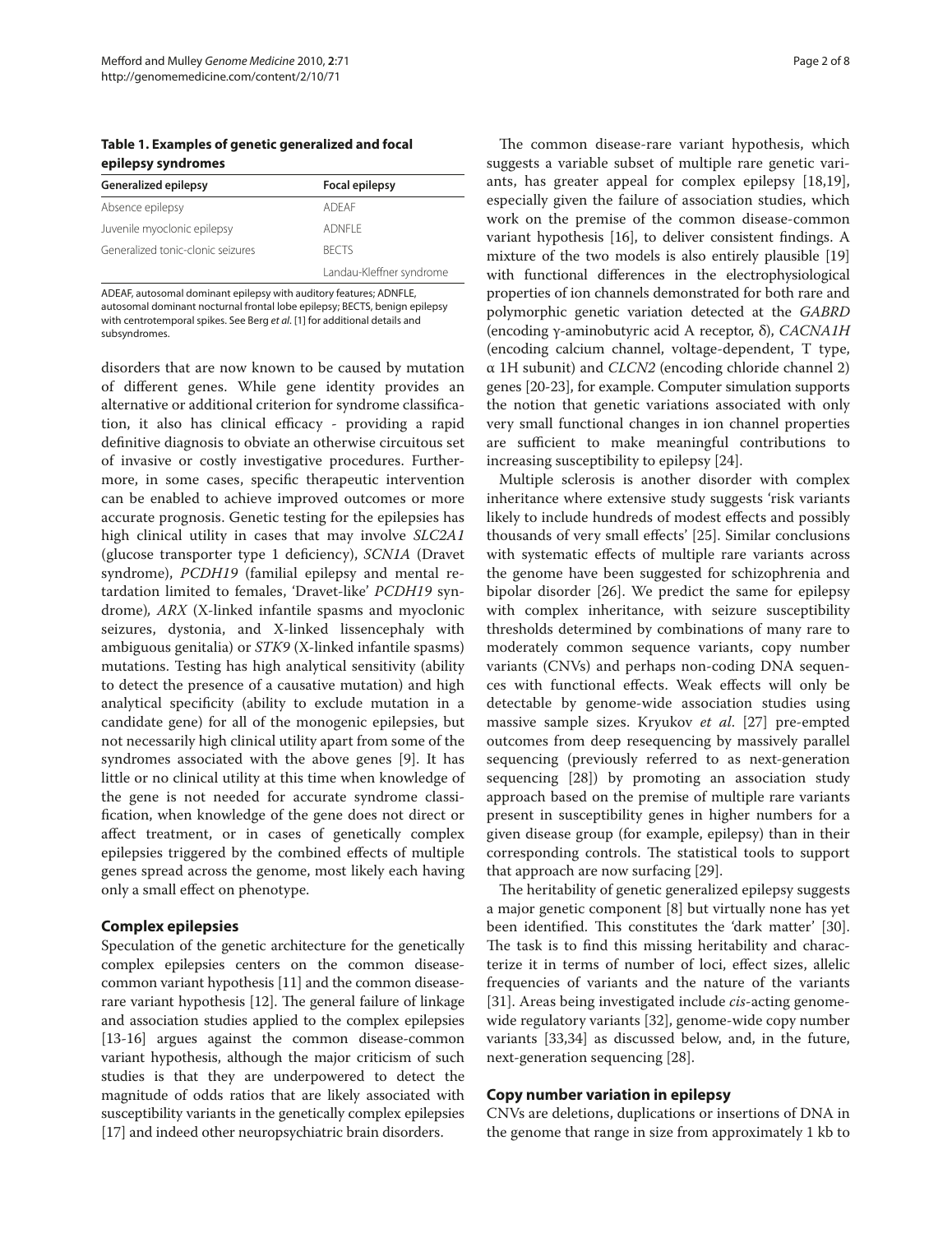several megabases. Many CNVs have no apparent clinical significance, and numerous studies have now established that CNVs are dispersed throughout the genomes of healthy individuals and some CNVs are quite common [35-37]. Importantly, CNVs have also been identified as a significant source of mutation. Small CNVs may result in the deletion or duplication of one or more exons of a known disease gene, and there are now many examples in the literature. In patients with intellectual disability (ID) or developmental delay, testing for large CNVs is now commonplace, as large CNVs underlie 15% to 20% of cases of ID [38,39]. CNVs can be detected by targeted studies directed to specific known CNVs by techniques such as multiplex ligation-dependent probe amplification (MLPA). In the epilepsies, MLPA is generally targeted to exons of known epilepsy genes to detect intragenic deletions or duplications [40-45], some of which are too small to be detected by genome-wide approaches.

Genome-wide methods to detect CNVs include arraycomparative genomic hybridization (array-CGH) and SNP genotyping arrays. These technologies can be targeted to specific chromosomal regions [43,45-49]. However, their real power lies with capability for genome-wide interrogation, where there is no need for *a priori* knowledge of where a lesion may lie [33,34,46,50]. Using that approach, Depienne *et al*. [46] discovered a Dravetlike syndrome caused by severe *PCDH19* mutations on chromosome X, and McMahon *et al*. [50] 'rediscovered' the 15q13.3 CNV and found a novel 10q21.2 microduplication. Mefford *et al*. [33] and Heinzen *et al*. [34] used genome-wide approaches to establish the extent of rare CNVs in the genetic epilepsies (see below). For CNVs with boundaries extending beyond the target gene, array-CGH is a powerful tool for accurately determining size and gene content. Large epilepsy-associated CNVs detectable by MLPA, but extending well beyond the one gene of special interest (for example, beyond *SCN1A*), can also be reliably detected by array technologies [40,43,45].

The role of CNVs in epilepsy has now been addressed by several groups using both targeted and genome-wide approaches. Helbig and colleagues [51] first directed our attention to the role of the 15q13.3 microdeletion in the etiology of epilepsy. This microdeletion was first described in a series of patients with ID, most of whom also suffered from seizures [52], but is much more common in epilepsy cohorts [51,53,54]. This is one of the most prevalent genetic risk factors identified for the genetic generalized epilepsy syndromes. A range of rare mutations within *SLC2A1* encoding the GLUT1 glucose transporter are at least as important within the childhood absence epilepsy subsyndrome of genetic generalized epilepsy [55,56]. Although estimated confidence intervals are broad, the estimated odds risk ratio of 68 (95% confidence interval 29 to 181) for the 15q13.3 deletion

[54] greatly exceeds that of most common susceptibility variants detectable by genome-wide association studies in disorders other than epilepsy. Despite its relative 'severity' in relation to risk, its frequency in epilepsy cohorts is relatively high at around 1.3%. Conversely, this variant is difficult to find in the general control population, despite the screening of large numbers of controls, even though family studies following detection of an index case disclose frequent transmissions from non-penetrant carrier parents [54,57]. Moreover, the position of the original mutation in the pedigree is often not too far back into its living ancestry, suggesting a relatively high recurrent mutation rate. Of the seven genes within the lesion, haploinsufficiency of *CHRNA7* (nicotinic acetylcholine receptor,  $\alpha$ 7) is considered to be the most likely pathogenic element, although it is not the only neuronally expressed gene affected by the deletion. Interestingly, early genome-wide linkage studies implicated the *CHRNA7* region in juvenile myoclonic epilepsy [58], but this could not be replicated [59], and screening of *CHRNA7* did not detect convincing mutations [60]. Could it be that the families studied by Elmslie *et al*. [58] contained enough families segregating the 15q13.3 microdeletion to give a linkage signal?

Subsequent studies investigated the role of other large CNVs that had previously been associated with increased risk of ID, autism and schizophrenia [53]. Somewhat surprisingly, significant numbers of the same recurrent CNVs involved in the disorders listed above were implicated as a component of the polygenic pathogenic genetic architecture in the clinically and genetically complex (idiopathic) epilepsies. Two microdeletions commonly associated with epilepsy are at 15q11.2 and 16p13.11 [33,34,53]. Together with the 15q13.3 microdeletion, their combined frequency in test populations of genetic generalized epilepsy is approximately 3% [33]. Other large recurrent CNVs associated with ID, autism or schizophrenia that have also been detected in epilepsy are at 1q21.1, 16p12, 22q11 and two regions within 16p11.2 [33,53]. These CNVs represent clearly defined genetic determinants that overlap with a number of hitherto regarded distinct disorders comprising part or all of their genetic architectures. The three most common recurrent CNVs, which together account for up to 3% of epilepsies, are shown in Figure 1. Notably, the 15q13.3 microdeletion has been consistently present in 0.5% to 1% of all genetic generalized epilepsy cohorts but has not been seen in >3,000 patients who presented with focal epilepsy syndromes [34], and therefore it may be a risk factor specifically for generalized epilepsy syndromes. Deletions at 16p13.11 and 15q11.2 have been found in both generalized and focal epilepsies [33,34,53].

The large, recurrent CNVs described above occur because of specific genomic architecture at each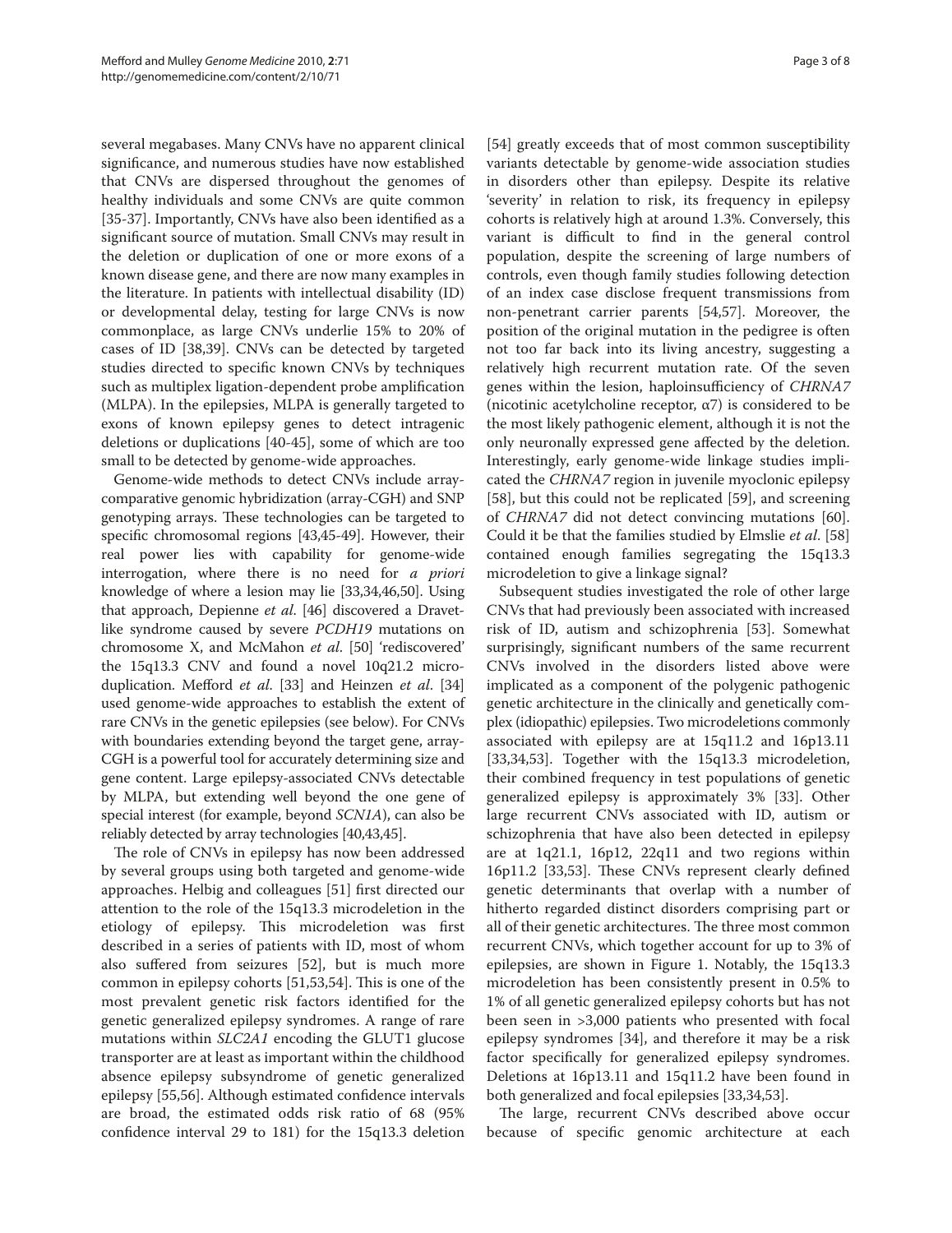

respective chromosome region. CNV is mediated by naturally occurring sets of low copy repeats or segmental duplications [61-63] that facilitate non-allelic homologous recombination [64,65], resulting in deletion or duplication of the intervening unique sequence. Therefore, each region with such architecture is prone to rearrangement at meiosis, causing recurrence of large CNVs with nearly identical breakpoints in unrelated individuals. Because CNVs at these rearrangement-prone regions of the genome occur with an appreciable frequency, it has been possible to detect a statistically significant difference between cases and controls.

Apart from the recurrent CNVs discussed above, the rare non-recurrent CNVs are also likely to play a significant role in the genetic etiology of epilepsy. Two recent studies applied genome-wide technologies to detect CNVs in affected individuals. Heinzen and colleagues [34] evaluated 3,812 individuals and found an enrichment of large (>1 Mb) deletions in affected individuals, the majority of which were seen in one individual each. Mefford *et al*. [33] evaluated 517 individuals with various types of epilepsy and found that nearly 10% carried one or more rare CNVs that had not been previously found at an appreciable frequency in controls. Again, the majority of events were seen only once, and represent a subset of the rare non-recurrent CNVs involving genes that have been implicated in ID, autism or schizophrenia.

## **Syndrome constellations associated with CNVs**

Taken literally, a constellation is a number of stars grouped within an outline. Here, we regard the CNV as the 'outline' encompassing a group of its associated syndromes comprising the syndrome constellation. Different combinations of syndromes define the constellations that are packaged within different CNVs. The CNVs can be recurrent in the population, and any recurrent CNV located in a given region is virtually identical from patient to patient. The syndrome constellations include one or more types of ID, dysmorphism, autism, schizophrenia and, more recently, genetic generalized epilepsy. The various syndromes within the constellations are themselves genetically and phenotypically heterogeneous, and in some cases have defined subsyndromes. For example, genetic generalized epilepsy consists of the subsyndromes childhood absence epilepsy, juvenile absence epilepsy, juvenile myoclonic epilepsy and generalized tonic clonic seizures. Recurrent deletions at 15q13.3 (1.5 Mb, seven genes), at 16p13.11 (1.2 Mb, eight genes) and at 15q11.2 (1.3 Mb, four genes) are emerging as the most common genetic determinants for various distinct disorders with complex inheritance. These generally include intellectual disability with or without dysmorphism, autism, schizophrenia or genetic generalized or focal epilepsy. Epilepsy was the latest addition to the constellations of syndromes associated with each of these CNVs, and is now well established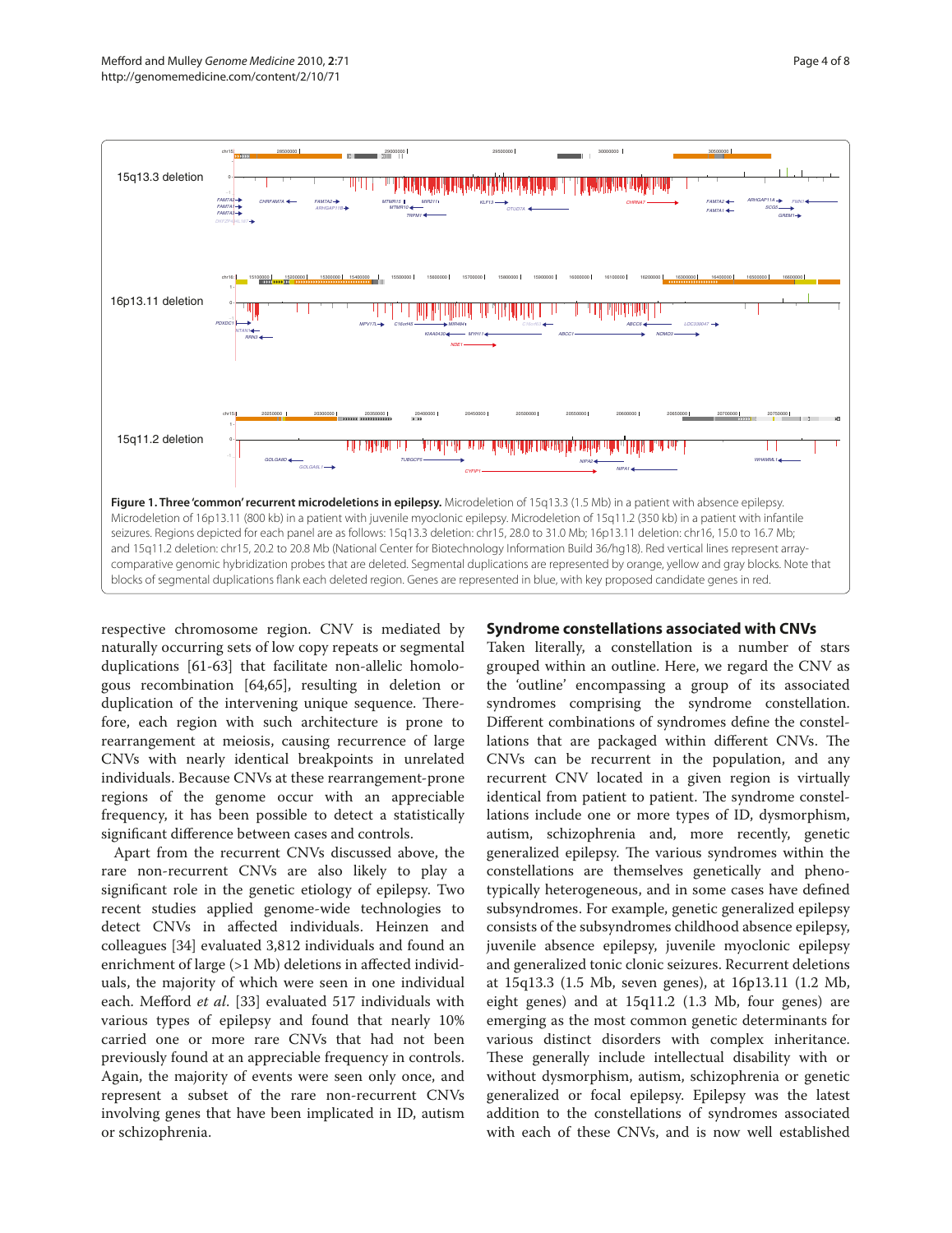[33,34,51,53,54]. A similar picture is emerging for the rarer recurrent CNVs at 1q21.1, 16p12 and two regions within 16p11.2 [33,53].

Given the comorbidity of ID and epilepsy, autism and ID, and autism and epilepsy, for example, perhaps it should not be surprising that some CNVs cause overlapping neuropsychiatric features in affected individuals. However, it seems remarkable that the same CNV susceptibility lesion can be a genetic determinant for apparently disparate conditions (for example, only epilepsy in one patient, only schizophrenia in another). One possible explanation might be that odds risk ratios associated with disorders included within a given constellation of syndromes is relatively high in the context of disorders with complex inheritance. For example, genetic generalized epilepsy has an odds risk ratio of 68 (95% confidence interval 29 to 181) for the 15q13.3 deletion [54]; this is far higher than for susceptibility variants generally detected in complex genetic disorders. Certainly another possible explanation is the presence of as yet undetected additional genetic or epigenetic variants that influence the phenotypic outcome. All of the 'common' recurrent CNVs in epilepsy (15q13.3, 16p13.11 and 15q11.2) have probably been identified already, given the extent of the array-CGH genome-wide searches already completed [33,34]. Some of the less common recurrent microdeletions at 1q21.1, 16p12 and two regions within 16p11.2 may be associated with their own multisyndrome constellations.

Rare or unique non-recurrent CNVs are collectively more common than the combined recurrent ones. These lesions provide a wealth of leads to candidate epilepsy genes within or closely adjacent to them. The number, frequency and distribution of each gene-bearing CNV are consistent with the common disease-rare variant model for the genetic architecture for complex epilepsy. Overall genetic profiles of susceptibility genes for each individual are likely to be unique and fit the polygenic heterogeneity concept [18]. Genes within these epilepsyassociated CNVs and genes identified through massively parallel sequencing [66] each represent independent opportunities to break out of the ion channel paradigm that might potentially constrain our thinking when the genetic architecture of epilepsy might extend beyond ion channels. Results of studies performed so far suggest that haploinsufficiency (deletions) or overexpression (duplications) of some of the genes in non-recurrent CNVs may elicit the same syndromes as those in their associated constellations.

There are two common threads in these discussions. First, the constellations of syndromes associated with each recurrent CNV can include a range of diverse phenotypes, including, in most cases, some combination of ID, autism, schizophrenia and epilepsy. Each CNV probably elicits its own specific distribution of phenotypes and frequency of each phenotype, defining the associated constellation. Second, the mechanism for genesis of this extreme clinical heterogeneity observed within virtually identical lesions is not yet known. Several mechanistic possibilities have been outlined [34,67-69] but none has been proven as a general mechanism, or even a mechanism specific to any given CNV. The clinical heterogeneity is likely to depend upon the nature of the other risk factors or genetic modifiers in the rest of the genome that alone or in combination may specify the phenotype.

### **Conclusions and future perspectives**

The concept of extensive clinical heterogeneity in epilepsy associated with a well-defined genetic lesion is not new. Well known examples are genetic generalized epilepsy with febrile seizures plus [19], caused by mutations in sodium channel genes, and recently, genetic generalized epilepsy caused by the 15q13.3 CNV [70]. These observations have challenged complete reliance on the phenotype-first approach to diagnosis. Investigations will always begin with general clinical evaluation to broadly classify cases into disease categories. Taking genetic generalized epilepsy as an example, is it then necessary to further refine down to subsyndromes using clinical criteria alone, and to even contemplate endophenotyping for deeper clinical refinement? The answer is clearly no in the context of syndromic constellations associated with some CNVs and phenotypic spectrums associated with some familial missense mutations. The aim of that exercise of making phenotypes as clinically homogeneous as possible would be to promote genetic homogenization of study populations so that associations are easier to detect. But for CNVs and missense mutations in some genes, collections of the same CNV or same mutation are already genetically homogeneous, at least for that component of the complex polygenic architecture.

The approach needs to be turned upside down, by adoption of a genotype-first approach where novel genomic disorders such as genetic generalized epilepsy are classified and defined by detection of a common deletion or duplication. The collection of large numbers of patients with the same CNV genotype but wide variety of phenotypes including epilepsy will facilitate genotypephenotype studies that might provide insight into the mechanisms that influence phenotype diversity in these and other disorders. Conversely, the collection of large numbers of genetic generalized epilepsy patients (not even subtyped into subsyndromes) with significantly more multiple rare DNA sequence changes within the same putative epilepsy susceptibility gene, as compared with unaffected controls, might be an outcome of their pursuit through massively parallel sequencing. That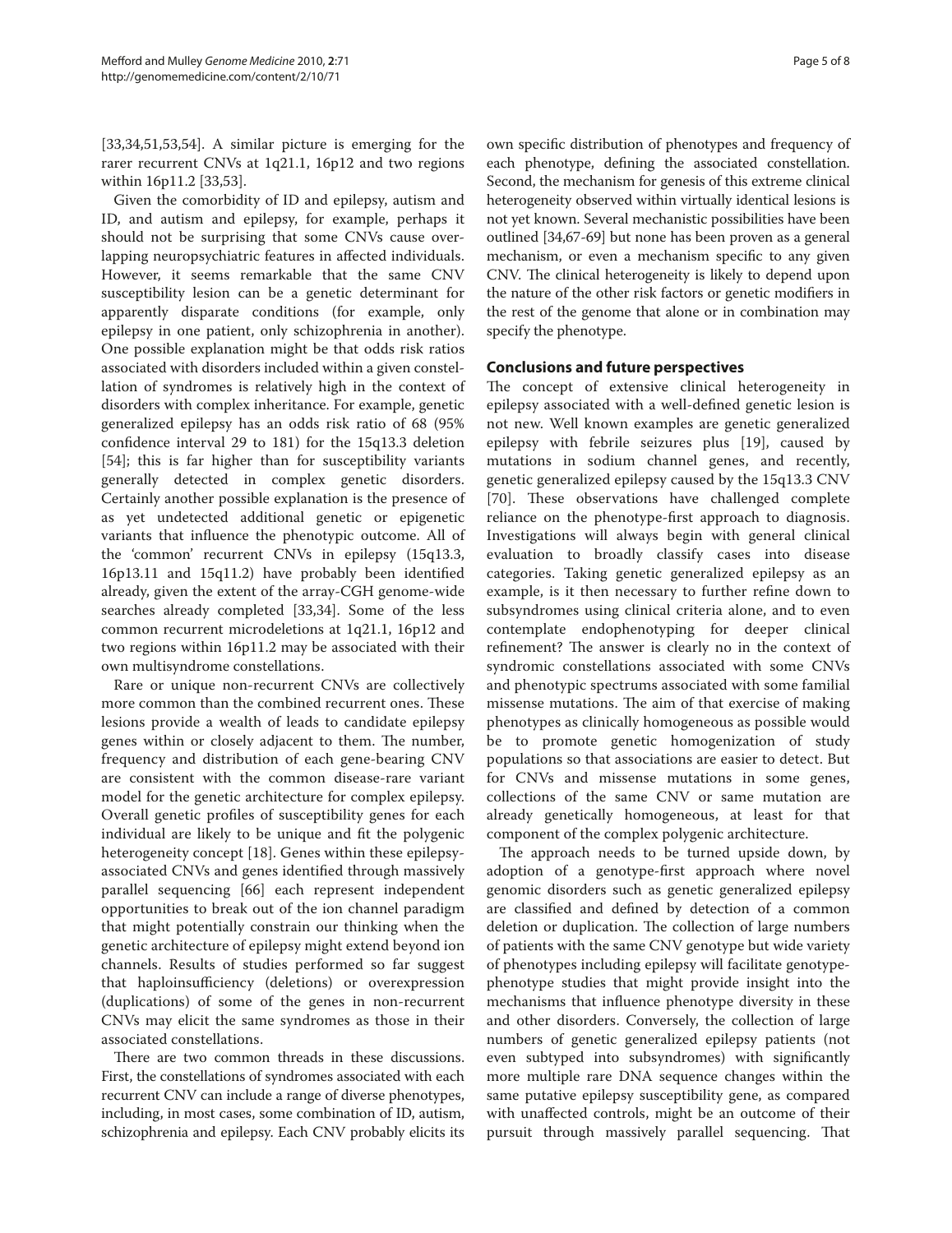would enable us to work backwards, to endophenotype just those cases with mutations in a defined susceptibility gene to see if they have subtle phenotypic features in common. Thus might emerge a subsyndrome classification that is different to that currently in use, based on more relevant components of the phenotype that better reflect the underlying molecular genetics.

Finally, we agree that careful clinical phenotyping is a vital component of our research, as the constellations associated with each of the CNVs need to be accurately characterized. Consider cohorts comprising 15q13.3 deletions, for example. Some of the cases are regarded as epilepsy only. Others are regarded as having dual phenotypes, of epilepsy and ID, for example. Are these really dual phenotypes? Consider the hypothetical possibility that the haploid content of the 15q13.3 region lowers the seizure threshold and adversely affects intelligence in everyone who carries it. Some carriers will not have epilepsy because their susceptibility profile contains too few susceptibility variants at other loci throughout the genome, in addition to 15q13.3, to take them across the seizure threshold. Some carriers will not have ID because their baseline intelligence quotient will be high enough to begin with that even with some depression of intelligence quotient through the effects of the 15q13.3 deletion they remain within the normal range. Others, toward the lower end of the normal range to begin with, unfortunately drop down into the ID range. We challenge the clinical researchers to prove us wrong or, like us, seriously question the notion of dual phenotypes presenting in only a subset of the 15q13.3 deletion carriers.

#### **Abbreviations**

Array-CGH, array-comparative genomic hybridization; CNV, copy number variant; ID, intellectual disability; MLPA, multiplex ligation-dependent probe amplification; SNP, single nucleotide polymorphism.

#### **Competing interests**

The authors declare that they have no competing interests.

#### **Authors' contributions**

HCM drafted sections of the manuscript, edited the draft and supplied the figure. JCM drafted sections of the manuscript and edited the draft. Both authors have read and approved the final manuscript.

#### **Acknowledgements**

JCM is supported by SA Pathology within the South Australian Department of Health. HCM is funded by the NIH (NINDS 1R01NS069605) and is a recipient of the Career Award for Medical Scientists from the Burroughs Wellcome Fund.

#### **Author details**

1 Department of Pediatrics, Division of Genetic Medicine, University of Washington, 1959 NE Pacific Street, Box 356320, Seattle, WA 98195, USA. 2 Department of Genetic Medicine, Directorate of Genetics and Molecular Pathology, SA Pathology, Adelaide, SA 5006, Australia. <sup>3</sup>School of Molecular and Biomedical Sciences, Discipline of Genetics, The University of Adelaide, Adelaide, SA 5000, Australia. <sup>4</sup>School of Paediatrics and Reproductive Health, Discipline of Paediatrics, The University of Adelaide, Adelaide, SA 5000, Australia.

#### Published: 5 October 2010

#### **References**

- Berg AT, Berkovic SF, Brodie MJ, Buchhalter J, Cross JH, van Emde Boas W, Engel J, French J, Glauser TA, Mathern GW, Moshe SL, Nordli D, Plouin P, Scheffer IE: Revised terminology and concepts for organization of seizures and epilepsies: report of the ILAE Commission on Classification and Terminology, 2005-2009. *Epilepsia* 2010, 51:676-685.
- 2. Fisher RS, van Emde Boas W, Blume W, Elger C, Genton P, Lee P, Engel J Jr: Epileptic seizures and epilepsy: definitions proposed by the International League Against Epilepsy (ILAE) and the International Bureau for Epilepsy (IBE). *Epilepsia* 2005, 46:470-472.
- 3. Hauser WA, Annegers JF, Rocca WA: Descriptive epidemiology of epilepsy: contributions of population-based studies from Rochester, Minnesota. *Mayo Clin Proc* 1996, 71:576-586.
- 4. Annegers JF: The epidemiology of epilepsy. In *The Treatment of Epilepsy: Principles and Practice.* Edited by Wylie E. Baltimore: Williams and Wilkins; 1996.
- Helbig I, Scheffer IE, Mulley JC, Berkovic SF: Navigating the channels and beyond: unravelling the genetics of the epilepsies. *Lancet Neurol* 2008, 7:231-245.
- 6. Heron SE, Scheffer IE, Berkovic SF, Dibbens LM, Mulley JC: Channelopathies in idiopathic epilepsy. *Neurotherapeutics* 2007, 4:295-304.
- 7. Vadlamudi L, Andermann E, Lombroso CT, Schachter SC, Milne RL, Hopper JL, Andermann F, Berkovic SF: Epilepsy in twins: insights from unique historical data of William Lennox. *Neurology* 2004, 62:1127-1133.
- 8. Berkovic SF, Howell RA, Hay DA, Hopper JL: Epilepsies in twins: genetics of the major epilepsy syndromes. *Ann Neurol* 1998, 43:435-445.
- 9. Ottman R, Annegers JF, Hauser WA, Kurland LT: Seizure risk in offspring of parents with generalized versus partial epilepsy. *Epilepsia* 1989, 30:157-161.
- 10. Reid CA, Berkovic SF, Petrou S: Mechanisms of human inherited epilepsies. *Prog Neurobiol* 2009, 87:41-57.
- 11. Lohmueller KE, Pearce CL, Pike M, Lander ES, Hirschhorn JN: Meta-analysis of genetic association studies supports a contribution of common variants to susceptibility to common disease. *Nat Genet* 2003, 33:177-182.
- 12. Pritchard JK, Cox NJ: The allelic architecture of human disease genes: common disease-common variant...or not? *Hum Mol Genet* 2002, 11:2417-2423.
- 13. Cavalleri GL, Walley NM, Soranzo N, Mulley J, Doherty CP, Kapoor A, Depondt C, Lynch JM, Scheffer IE, Heils A, Gehrmann A, Kinirons P, Gandhi S, Satishchandra P, Wood NW, Anand A, Sander T, Berkovic SF, Delanty N, Goldstein DB, Sisodiya SM: A multicenter study of BRD2 as a risk factor for juvenile myoclonic epilepsy. *Epilepsia* 2007, 48:706-712.
- 14. Cavalleri GL, Weale ME, Shianna KV, Singh R, Lynch JM, Grinton B, Szoeke C, Murphy K, Kinirons P, O'Rourke D, Ge D, Depondt C, Claeys KG, Pandolfo M, Gumbs C, Walley N, McNamara J, Mulley JC, Linney KN, Sheffield LJ, Radtke RA, Tate SK, Chissoe SL, Gibson RA, Hosford D, Stanton A, Graves TD, Hanna MG, Eriksson K, Kantanen AM, *et al*.: Multicentre search for genetic susceptibility loci in sporadic epilepsy syndrome and seizure types: a case-control study. *Lancet Neurol* 2007, 6:970-980.
- 15. Hempelmann A, Taylor KP, Heils A, Lorenz S, Prud'homme JF, Nabbout R, Dulac O, Rudolf G, Zara F, Bianchi A, Robinson R, Gardiner RM, Covanis A, Lindhout D, Stephani U, Elger CE, Weber YG, Lerche H, Nurnberg P, Kron KL, Scheffer IE, Mulley JC, Berkovic SF, Sander T: Exploration of the genetic architecture of idiopathic generalized epilepsies. *Epilepsia* 2006, 47:1682-1690.
- 16. Tan NC, Mulley JC, Berkovic SF: Genetic association studies in epilepsy: 'the truth is out there'. *Epilepsia* 2004, 45:1429-1442.
- 17. Tan NC, Berkovic SF: The Epilepsy Genetic Association Database (epiGAD): analysis of 165 genetic association studies, 1996-2008. *Epilepsia* 2010, 51:686-689.
- 18. Dibbens LM, Heron SE, Mulley JC: A polygenic heterogeneity model for common epilepsies with complex genetics. *Genes Brain Behav* 2007, 6:593-597.
- 19. Mulley JC, Scheffer IE, Harkin LA, Berkovic SF, Dibbens LM: Susceptibility genes for complex epilepsy. *Hum Mol Genet* 2005, 14 Spec No. 2:R243-249.
- 20. Dibbens LM, Feng HJ, Richards MC, Harkin LA, Hodgson BL, Scott D, Jenkins M, Petrou S, Sutherland GR, Scheffer IE, Berkovic SF, Macdonald RL, Mulley JC: GABRD encoding a protein for extra- or peri-synaptic GABAA receptors is a susceptibility locus for generalized epilepsies. *Hum Mol Genet* 2004, 13:1315-1319.
- 21. Feng HJ, Kang JQ, Song L, Dibbens L, Mulley J, Macdonald RL: Delta subunit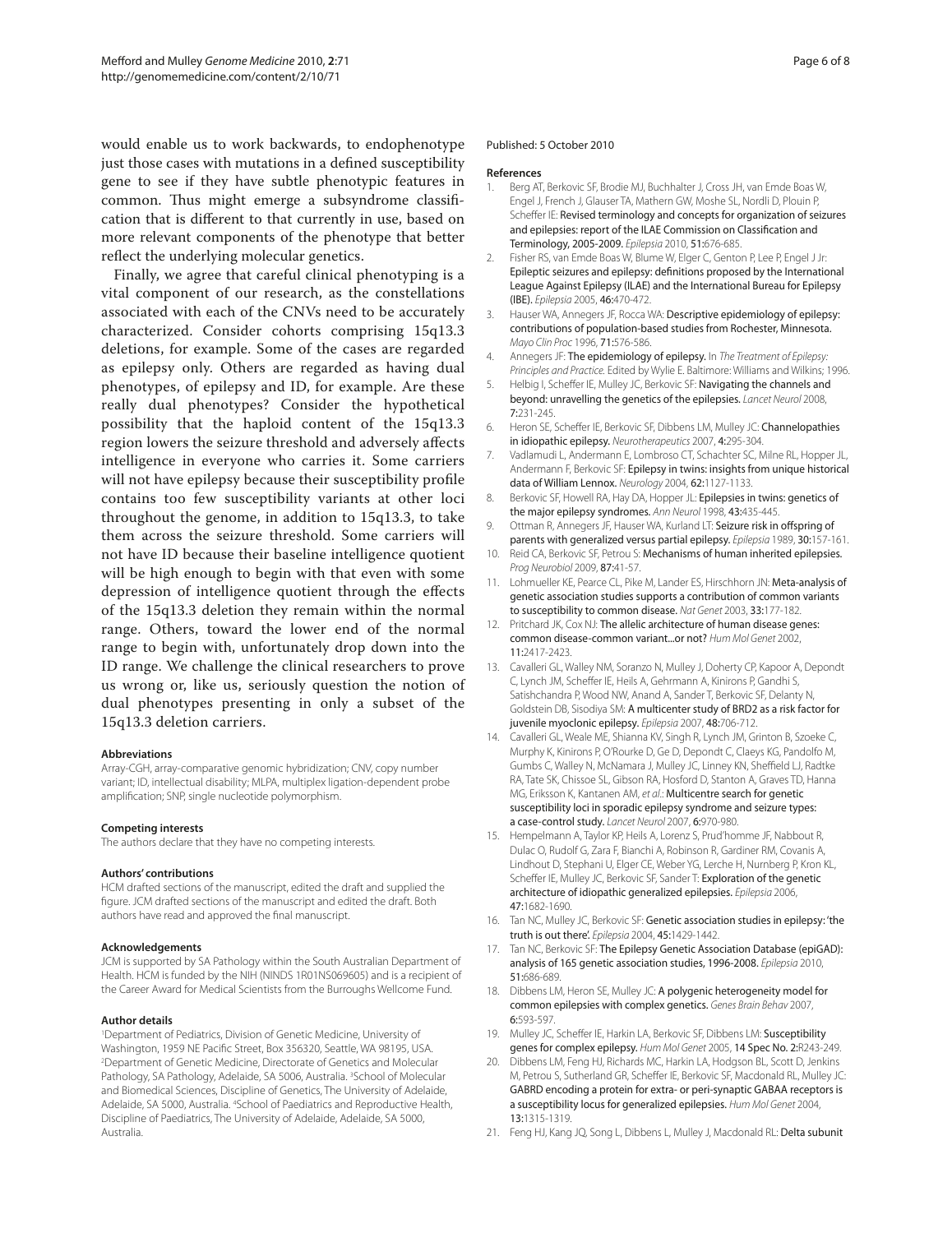susceptibility variants E177A and R220H associated with complex epilepsy alter channel gating and surface expression of α4β2δ GABAA receptors. *J Neurosci* 2006, 26:1499-1506.

- 22. Heron SE, Khosravani H, Varela D, Bladen C, Williams TC, Newman MR, Scheffer IE, Berkovic SF, Mulley JC, Zamponi GW: Extended spectrum of idiopathic generalized epilepsies associated with CACNA1H functional variants. *Ann Neurol* 2007, 62:560-568.
- 23. Saint-Martin C, Gauvain G, Teodorescu G, Gourfinkel-An I, Fedirko E, Weber YG, Maljevic S, Ernst JP, Garcia-Olivares J, Fahlke C, Nabbout R, LeGuern E, Lerche H, Poncer JC, Depienne C: Two novel CLCN2 mutations accelerating chloride channel deactivation are associated with idiopathic generalized epilepsy. *Hum Mutat* 2009, 30:397-405.
- 24. Thomas EA, Reid CA, Berkovic SF, Petrou S: Prediction by modeling that epilepsy may be caused by very small functional changes in ion channels. *Arch Neurol* 2009, 66:1225-1232.
- 25. Bush WS, Sawcer SJ, de Jager PL, Oksenberg JR, McCauley JL, Pericak-Vance MA, Haines JL: Evidence for polygenic susceptibility to multiple sclerosis - the shape of things to come. *Am J Hum Genet* 2010, 86:621-625.
- 26. Purcell SM, Wray NR, Stone JL, Visscher PM, O'Donovan MC, Sullivan PF, Sklar P: Common polygenic variation contributes to risk of schizophrenia and bipolar disorder. *Nature* 2009, 460:748-752.
- 27. Kryukov GV, Pennacchio LA, Sunyaev SR: Most rare missense alleles are deleterious in humans: implications for complex disease and association studies. *Am J Hum Genet* 2007, 80:727-739.
- 28. Mardis ER: The impact of next-generation sequencing technology on genetics. *Trends Genet* 2008, 24:133-141.
- 29. Price AL, Kryukov GV, de Bakker PI, Purcell SM, Staples J, Wei LJ, Sunyaev SR: Pooled association tests for rare variants in exon-resequencing studies. *Am J Hum Genet* 2010, 86:832-838.
- 30. Maher B: Personal genomes: The case of the missing heritability. *Nature*  2008, 456:18-21.
- 31. Manolio TA, Collins FS, Cox NJ, Goldstein DB, Hindorff LA, Hunter DJ, McCarthy MI, Ramos EM, Cardon LR, Chakravarti A, Cho JH, Guttmacher AE, Kong A, Kruglyak L, Mardis E, Rotimi CN, Slatkin M, Valle D, Whittemore AS, Boehnke M, Clark AG, Eichler EE, Gibson G, Haines JL, Mackay TF, McCarroll SA, Visscher PM: Finding the missing heritability of complex diseases. *Nature*  2009, 461:747-753.
- 32. Sadee W: Measuring *cis*-acting regulatory variants genome-wide: new insights into expression genetics and disease susceptibility. *Genome Med*  2009, 1:116.
- 33. Mefford HC, Muhle H, Ostertag P, von Spiczak S, Buysse K, Baker C, Franke A, Malafosse A, Genton P, Thomas P, Gurnett CA, Schreiber S, Bassuk AG, Guipponi M, Stephani U, Helbig I, Eichler EE: Genome-wide copy number variation in epilepsy: novel susceptibility loci in idiopathic generalized and focal epilepsies. *PLoS Genet* 2010, 6:e1000962.
- 34. Heinzen EL, Radtke RA, Urban TJ, Cavalleri GL, Depondt C, Need AC, Walley NM, Nicoletti P, Ge D, Catarino CB, Duncan JS, Kasperaviciute D, Tate SK, Caboclo LO, Sander JW, Clayton L, Linney KN, Shianna KV, Gumbs CE, Smith J, Cronin KD, Maia JM, Doherty CP, Pandolfo M, Leppert D, Middleton LT, Gibson RA, Johnson MR, Matthews PM, Hosford D, *et al*.: Rare deletions at 16p13.11 predispose to a diverse spectrum of sporadic epilepsy syndromes. *Am J Hum Genet* 2010, 86:707-718.
- 35. Conrad DF, Pinto D, Redon R, Feuk L, Gokcumen O, Zhang Y, Aerts J, Andrews TD, Barnes C, Campbell P, Fitzgerald T, Hu M, Ihm CH, Kristiansson K, Macarthur DG, Macdonald JR, Onyiah I, Pang AW, Robson S, Stirrups K, Valsesia A, Walter K, Wei J, Tyler-Smith C, Carter NP, Lee C, Scherer SW, Hurles ME: Origins and functional impact of copy number variation in the human genome. *Nature* 2010, 464:704-712.
- 36. Itsara A, Cooper GM, Baker C, Girirajan S, Li J, Absher D, Krauss RM, Myers RM, Ridker PM, Chasman DI, Mefford H, Ying P, Nickerson DA, Eichler EE: Population analysis of large copy number variants and hotspots of human genetic disease. *Am J Hum Genet* 2009, 84:148-161.
- 37. Shaikh TH, Gai X, Perin JC, Glessner JT, Xie H, Murphy K, O'Hara R, Casalunovo T, Conlin LK, D'Arcy M, Frackelton EC, Geiger EA, Haldeman-Englert C, Imielinski M, Kim CE, Medne L, Annaiah K, Bradfield JP, Dabaghyan E, Eckert A, Onyiah CC, Ostapenko S, Otieno FG, Santa E, Shaner JL, Skraban R, Smith RM, Elia J, Goldmuntz E, Spinner NB, *et al*.: High-resolution mapping and analysis of copy number variations in the human genome: a data resource for clinical and research applications. *Genome Res* 2009, 19:1682-1690.
- 38. Miller DT, Adam MP, Aradhya S, Biesecker LG, Brothman AR, Carter NP, Church DM, Crolla JA, Eichler EE, Epstein CJ, Faucett WA, Feuk L, Friedman JM,

Hamosh A, Jackson L, Kaminsky EB, Kok K, Krantz ID, Kuhn RM, Lee C, Ostell JM, Rosenberg C, Scherer SW, Spinner NB, Stavropoulos DJ, Tepperberg JH, Thorland EC, Vermeesch JR, Waggoner DJ, Watson MS, *et al*.: Consensus statement: chromosomal microarray is a first-tier clinical diagnostic test for individuals with developmental disabilities or congenital anomalies. *Am J Hum Genet* 2010, 86:749-764.

- 39. Shaffer LG, Kashork CD, Saleki R, Rorem E, Sundin K, Ballif BC, Bejjani BA: Targeted genomic microarray analysis for identification of chromosome abnormalities in 1500 consecutive clinical cases. *J Pediatr* 2006, 149:98-102.
- 40. Depienne C, Trouillard O, Saint-Martin C, Gourfinkel-An I, Bouteiller D, Carpentier W, Keren B, Abert B, Gautier A, Baulac S, Arzimanoglou A, Cazeneuve C, Nabbout R, LeGuern E: Spectrum of *SCN1A* gene mutations associated with Dravet syndrome: analysis of 333 patients. *J Med Genet*  2009, 46:183-191.
- 41. Heron SE, Cox K, Grinton BE, Zuberi SM, Kivity S, Afawi Z, Straussberg R, Berkovic SF, Scheffer IE, Mulley JC: Deletions or duplications in *KCNQ2* can cause benign familial neonatal seizures. *J Med Genet* 2007, 44:791-796.
- 42. Marini C, Mei D, Temudo T, Ferrari AR, Buti D, Dravet C, Dias AI, Moreira A, Calado E, Seri S, Neville B, Narbona J, Reid E, Michelucci R, Sicca F, Cross HJ, Guerrini R: Idiopathic epilepsies with seizures precipitated by fever and *SCN1A* abnormalities. *Epilepsia* 2007, 48:1678-1685.
- 43. Marini C, Scheffer IE, Nabbout R, Mei D, Cox K, Dibbens LM, McMahon JM, Iona X, Carpintero RS, Elia M, Cilio MR, Specchio N, Giordano L, Striano P, Gennaro E, Cross JH, Kivity S, Neufeld MY, Afawi Z, Andermann E, Keene D, Dulac O, Zara F, Berkovic SF, Guerrini R, Mulley JC: *SCN1A* duplications and deletions detected in Dravet syndrome: Implications for molecular diagnosis. *Epilepsia* 2009, 50:1670-1678.
- Mulley JC, Nelson P, Guerrero S, Dibbens L, Iona X, McMahon JM, Harkin L, Schouten J, Yu S, Berkovic SF, Scheffer IE: A new molecular mechanism for severe myoclonic epilepsy of infancy: exonic deletions in *SCN1A*. *Neurology*  2006, 67:1094-1095.
- 45. Wang JW, Kurahashi H, Ishii A, Kojima T, Ohfu M, Inoue T, Ogawa A, Yasumoto S, Oguni H, Kure S, Fujii T, Ito M, Okuno T, Shirasaka Y, Natsume J, Hasegawa A, Konagaya A, Kaneko S, Hirose S: Microchromosomal deletions involving *SCN1A* and adjacent genes in severe myoclonic epilepsy in infancy. *Epilepsia* 2008, 49:1528-1534.
- 46. Depienne C, Bouteiller D, Keren B, Cheuret E, Poirier K, Trouillard O, Benyahia B, Quelin C, Carpentier W, Julia S, Afenjar A, Gautier A, Rivier F, Meyer S, Berquin P, Helias M, Py I, Rivera S, Bahi-Buisson N, Gourfinkel-An I, Cazeneuve C, Ruberg M, Brice A, Nabbout R, Leguern E: Sporadic infantile epileptic encephalopathy caused by mutations in *PCDH19* resembles Dravet syndrome but mainly affects females. *PLoS Genet* 2009, 5:e1000381.
- 47. Heron SE, Scheffer IE, Grinton BE, Eyre H, Oliver KL, Bain S, Berkovic SF, Mulley JC: Familial neonatal seizures with intellectual disability caused by microduplication of chromosome 2q24.3. *Epilepsia* 2010, 51:1865-1869.
- 48. Mei D, Marini C, Novara F, Bernardina BD, Granata T, Fontana E, Parrini E, Ferrari AR, Murgia A, Zuffardi O, Guerrini R: Xp22.3 genomic deletions involving the *CDKL5* gene in girls with early onset epileptic encephalopathy. *Epilepsia*  2010, 51:647-654.
- 49. Suls A, Velizarova R, Yordanova I, Deprez L, Van Dyck T, Wauters J, Guergueltcheva V, Claes LR, Kremensky I, Jordanova A, De Jonghe P: Four generations of epilepsy caused by an inherited microdeletion of the *SCN1A* gene. *Neurology* 2010, 75:72-76.
- 50. McMahon JM, Scheffer IE, Nicholl JK, Waters W, Eyre H, Hinton L, Nelson P, Yu S, Dibbens LM, Berkovic SF, Mulley JC: Detection of microchromosomal aberrations in refractory epilepsy: a pilot study. *Epileptic Disord* 2010, 12:192-198.
- 51. Helbig I, Mefford HC, Sharp AJ, Guipponi M, Fichera M, Franke A, Muhle H, de Kovel C, Baker C, von Spiczak S, Kron KL, Steinich I, Kleefuss-Lie AA, Leu C, Gaus V, Schmitz B, Klein KM, Reif PS, Rosenow F, Weber Y, Lerche H, Zimprich F, Urak L, Fuchs K, Feucht M, Genton P, Thomas P, Visscher F, de Haan GJ, Moller RS, *et al*.: 15q13.3 microdeletions increase risk of idiopathic generalized epilepsy. *Nat Genet* 2009, 41:160-162.
- 52. Sharp AJ, Mefford HC, Li K, Baker C, Skinner C, Stevenson RE, Schroer RJ, Novara F, De Gregori M, Ciccone R, Broomer A, Casuga I, Wang Y, Xiao C, Barbacioru C, Gimelli G, Bernardina BD, Torniero C, Giorda R, Regan R, Murday V, Mansour S, Fichera M, Castiglia L, Failla P, Ventura M, Jiang Z, Cooper GM, Knight SJ, Romano C, *et al.*: A recurrent 15q13.3 microdeletion syndrome associated with mental retardation and seizures. *Nat Genet* 2008, 40:322-328.
- 53. de Kovel CG, Trucks H, Helbig I, Mefford HC, Baker C, Leu C, Kluck C, Muhle H,